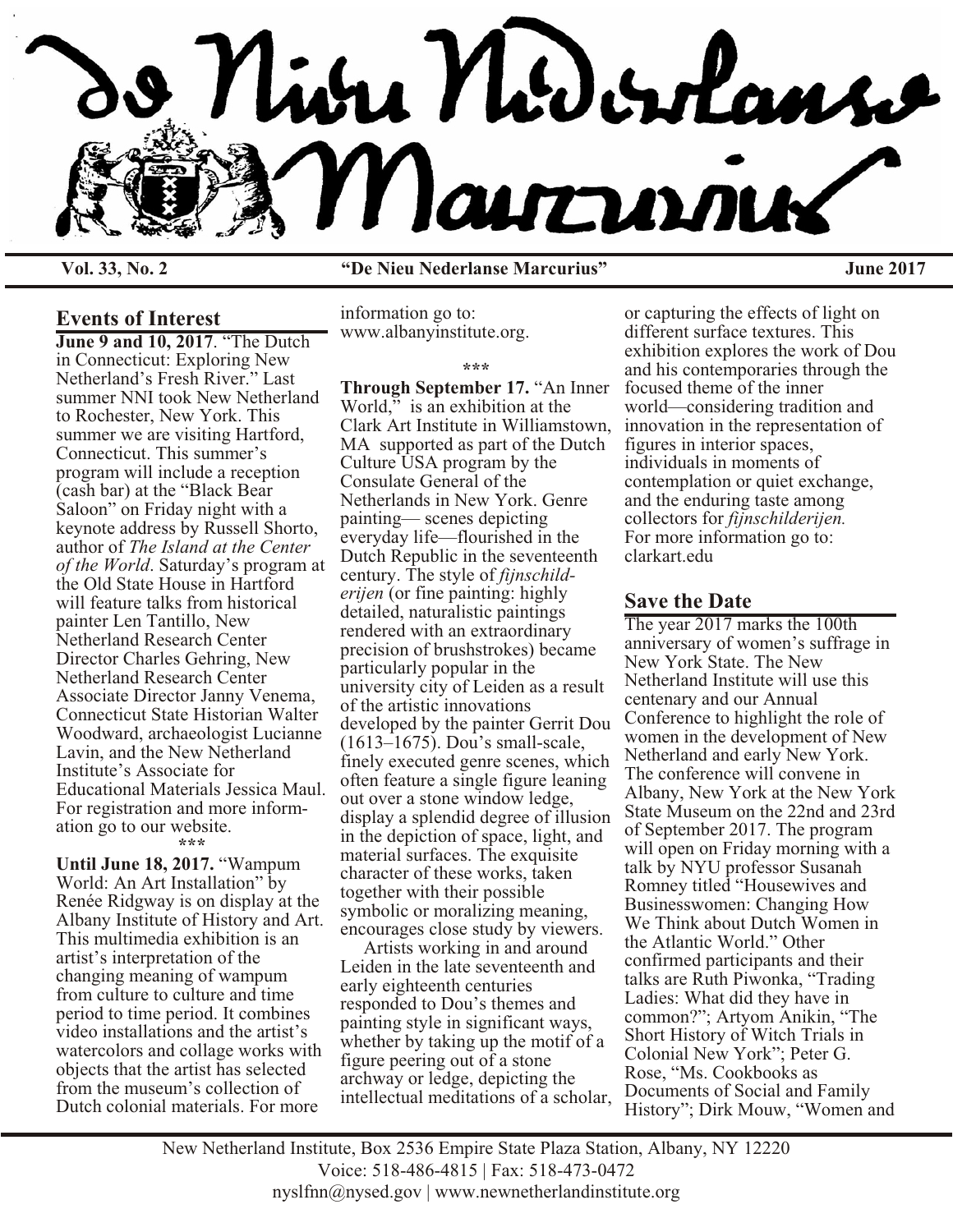# **Nieu Nederlanse Marcurius 2**

the Dutch Reformed Church in North America: What We Can Learn from Congregational Records"; Lana Holden, "Catalina Trico"; Bill Greer, "Who Wears the Trousers?"; David Voorhees, "Women in Leisler's Rebellion"; Julie van den Hout," Mary Doughty van der Donck: This Preacher's Daughter was no Shrinking Violet"; Kate Lynch, "'She Removed to the Dutch Against the Advice of Her Friends': Lady Deborah Moody and New Netherland's Dissident Women"; Karen Hess, "Ariaantje Coeymans." If you would like to be notified when registration becomes available, see our homepage under News & Events.

#### **News**

Over the past two decades, Rose-Marie and Eijk van Otterloo have assembled one of the most magnificent private collections of 17th-century Dutch art in the world, comprising superb examples of nearly all the major categories of subject matter explored by artists of the time: portraits, landscapes, church interiors, still lifes, genre scenes, and more. All of the works in the van Otterloo collection are distinguished by their remarkable quality, enviable condition, and dazzling display of pictorial craft. The Van Otterloos continue to pursue their learned passion—which extends to 17th-century Dutch furniture and decorative arts as well—as they expand their collection of masterworks and generously make their rare and cherished paintings accessible through loans to museums and exhibitions.

 The Yale University Art Gallery has put on view an extraordinary group of 30 paintings borrowed from the Van Otterloo collection, featuring works by Frans Hals, Gerrit Dou, Jacob van Ruisdael, Jan van de Cappelle, Pieter Saenredam, Jan Steen, Willem Claesz Heda, Jan Porcellis, and others. This imposing group brilliantly demonstrates the

Dutch masters' interest in naturalistic representation and their formidable and distinctive pictorial skills.

For more information and thumbnails of the collection, go to: artgallery.yale.edu/ selections-van-otterloo-collection **\*\*\***

For those of you in The Netherlands or planning to visit there this summer, one of our members wanted you to know that Kiliaen van Rensselaer's house in Hasselt near Zwolle, the town where he was born, is open to the public *on request* for visiting. Go to this site and scroll down toward the bottom for an address and photo of the estate:

[http://tiphasselt.nl/bezienswaar](http://tiphasselt.nl/bezienswaardigheden/) [digheden/](http://tiphasselt.nl/bezienswaardigheden/)

## **Publications**

When in 2015 the Association for the Advancement of Dutch American Studies [AADAS] and the New Netherland Institute decided to organize a joint conference, "The Dutch in America Across the Centuries: Connections and Comparisons," the motivation was to build connections between two major institutions for research on the history of the Dutch in America: the NNRC/NNI, which focuses mostly on colonial New Netherland and its legacy in the Northeastern United States, beginning in 1609, and the AADAS, which specializes more in the Dutch immigration wave to the Midwest and its impact, beginning in 1847. Due to this geographical divide, scholars of the Midwest are not very familiar with the history of New Netherland and, vice versa, scholars of New Netherland are not very knowledgeable about the history of the Dutch in the Midwest and beyond.

 Twelve papers presented at this conference comprise *Sharing Pasts: Dutch Americans through Four Centuries*. They illuminate this geographical divide: while some

chapters deal with connections and comparisons between the two groups, most are focused on either the Northeast or the Midwest and beyond. Happily, in scrutinizing these papers, New Netherland researchers will see possibilities for comparing and linking to this later period while the scholars of the Midwestern Dutch will recognize opportunities to make connections to the Dutch colonial period.

 Insights into various Dutch American topics on both sides of the divide are presented in *Sharing Pasts*: immigration; wilderness and cultural persistence; Dutch American culture moving west; the Dutch and Indians under English colonial rule; American influence on Dutch communities and churches; and the rekindling of affection for the Netherlands in America. If researchers are looking for topics on the Dutch in America, they will find them here.

 Henk Aay, Janny Venema, Dennis Voskuil (eds), *Sharing Pasts: Dutch Americans through Four Centuries* (Holland MI: Van Raalte Press, 2017). 284 pp.; \$25.00. The book can be ordered through the NNI. \*\*\*

*Revolution Song: A Story of American Freedom* by Russell Shorto, author of the acclaimed *Island at the Center of the World*. With America's founding principles being debated today as never before, Russell Shorto looks back to the era in which those principles were forged. Drawing on new sources, he weaves the lives of six people into a seamless narrative that casts fresh light on the range of experience in colonial America on the cusp of revolution. While some of the protagonists—a Native American warrior, a British aristocrat, George Washington—play major roles on the field of battle, others—a woman, a slave, and a laborer—struggle no less valiantly to realize freedom for themselves.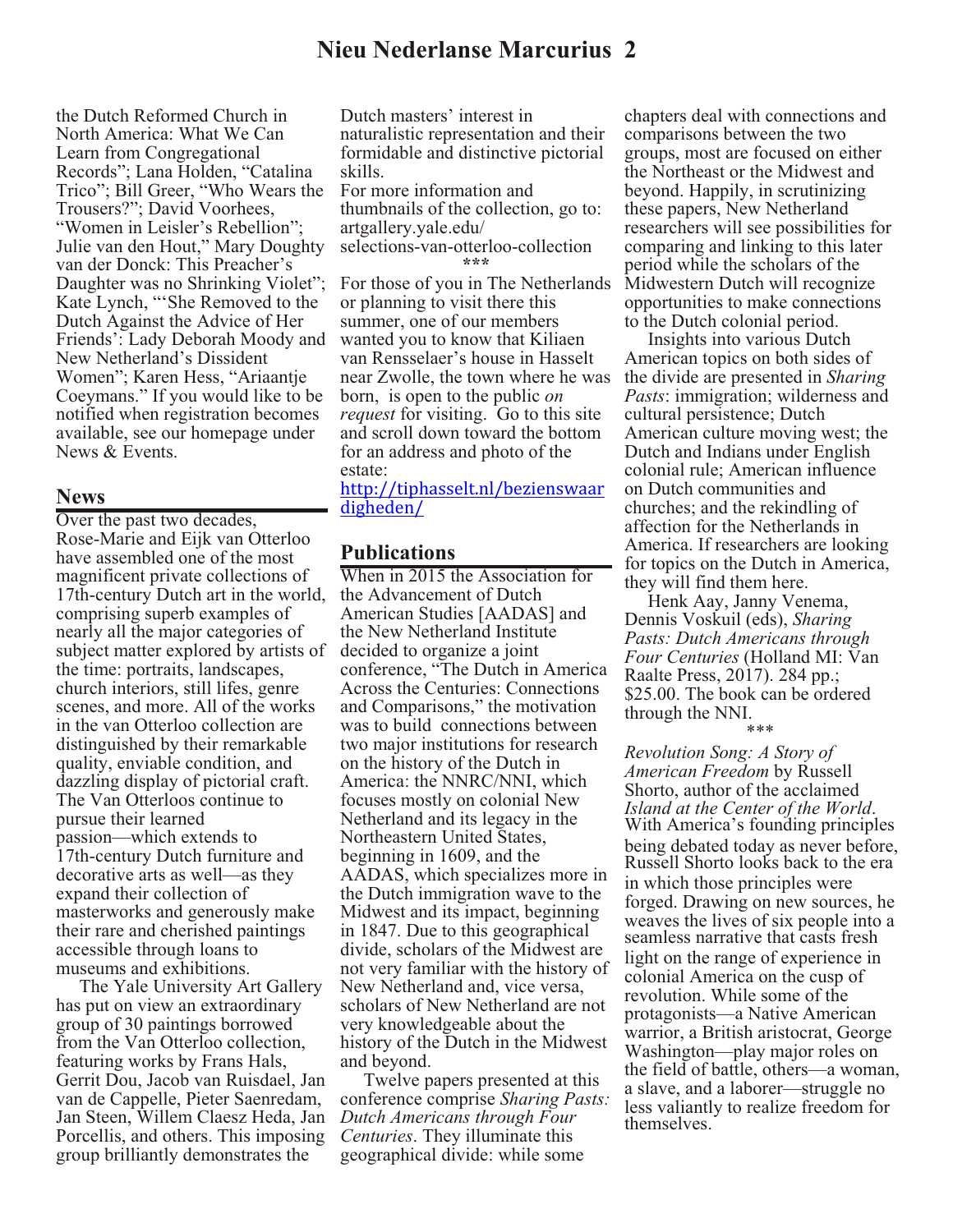# **Nieu Nederlanse Marcurius 3**

 Through these lives we understand that the Revolution was, indeed, fought over the meaning of individual freedom, a philosophical idea that became a force for violent change. A powerful narrative and a brilliant defense of American values, *Revolution Song* makes the compelling case that the American Revolution is still being fought today and that its ideals are worth defending.

 512 pages. Scheduled for release by W.W. Norton & Co. on Nov. 7, 2017.

#### **NNI News**

Ten episodes of our podcast "New Netherland *Praatjes*," hosted by Russell Shorto are now available on our site with several more planned: Charles Gehring, James Bradley, Len Tantillo, Susanah Romney, Jeroen Dewulf, Janny Venema, Dennis Maika, Heidi Hill, and Paul Huey. The latest episode features Mark Schaming, the new Deputy Commissioner of Cultural Education and Director of the New York State Museum. After listening, please take our survey to let us know what you think. Go to: http://bit.ly/2mP214T \*\*\*

The Alice P. Kenney Memorial Award was presented to Firth Haring Fabend at the NNI Annual Meeting on May 19 at Albany's University Club. After thanking the committee and the Institute, Firth made a few remarks worthy of your consideration:

"Alice Kenney was a descendant of the earliest Dutch settlers of Albany. *The Gansevoorts of Albany*, her book exploring the history of this family, was one of the first works I read when I was contemplating writing my dissertation at NYU on the Haring family. *The Gansevoorts* validated for me that doing family history, even of my own family, could be a worthy enterprise. As it turned out, it was, in doing for family history in New Netherland and beyond what

scholars of New England families had already done for that colony.

 Kenney's book *Stubborn for Liberty* was commissioned by New York State to commemorate the Bicentennial of the Declaration of Independence in 1976. This work also influenced and inspired me, as it did a great many other historians, who now realized that the Dutch period in American history held rich opportunities for scholarly study. Neglected and ignored forever, the Dutch period and its ongoing legacy have fostered a new appreciation of our beginnings as a nation."

\*\*\*

At the annual meeting in May of The Society of Daughters of Holland Dames, Descendants of the Ancient and Honorable Families of New Netherland, it was agreed to provide \$50,000 to the New Netherland Institute to support the translation of the 638 pages of Volume 23 of the New York Colonial Manuscripts [NYCM]. Frequently referred to as the Colve Papers, these records document the administration of Anthony Colve, New Netherland's governor during the colony's short-lived restoration of 1673–74. The Colve Papers are part of the collection of over 12,000 Dutch-language colonial documents currently housed at the New York State Archives, documents crucial to the study of New Netherland, early America, and the early modern world. To complete the translation, NNI will employ Artyom Anikin, a doctoral candidate in history at the University of Amsterdam who is in the final stages of a dissertation on the Colve administration. Anikin's language skills and expertise make him ideal for the project. Renamed New Orange under Colve, New Netherland's great port city had changed considerably from its time as "New Amsterdam," largely due to intervening changes in the global balance of power. As Anikin has recently argued, New Orange was a flashpoint in the ongoing war with the English, a fragile military

asset, and an opportunity to spread Willem III's influence around the globe. The completion of the translation of Volume 23 would bring the number of translated volumes in the NYCM to eighteen and will bring us one step closer to the goal of translating all the records in this irreplaceable collection.

\*\*\*

Another group of NNI's "Emerging Scholars" will present their work at the next annual meeting of the American Historical Association, 4-7 January 2018 in Washington, D.C. Entitled "Women and the Construction of Racial Identity in Global Dutch Communities in the Seventeenth and Eighteenth Centuries," the panel will feature papers presented by Erin Kramer (Ph.D. Cand., University of Wisconsin-Madison), Deborah Hamer (Postdoctoral Fellow, Omohundro Institute for Early American History and Culture) and Nicole Maskiell (Asst. Prof. of History, University of South Carolina). Wim Klooster (Prof. of History, Clark University) will offer commentary on the papers. The session will be chaired by Dennis Maika (Senior Historian and Education Director, NNI) \*\*\*

Like all non-profits, The New Netherland Institute depends upon the generosity of its members and friends for financial support in order to continue to advance knowledge of the role of the Dutch in the Atlantic world. While annual gifts are always most welcome, there are several other ways to support NNI. For example, consider naming NNI as a beneficiary of your estate. This can be accomplished by a bequest in your will or a directive to your trustee wherein you donate cash or stocks to NNI as either a percentage of the whole or a defined amount. Your attorney can supply the appropriate language. Or you can designate NNI as a primary or secondary beneficiary of an insurance policy or an IRA. Again, a specified